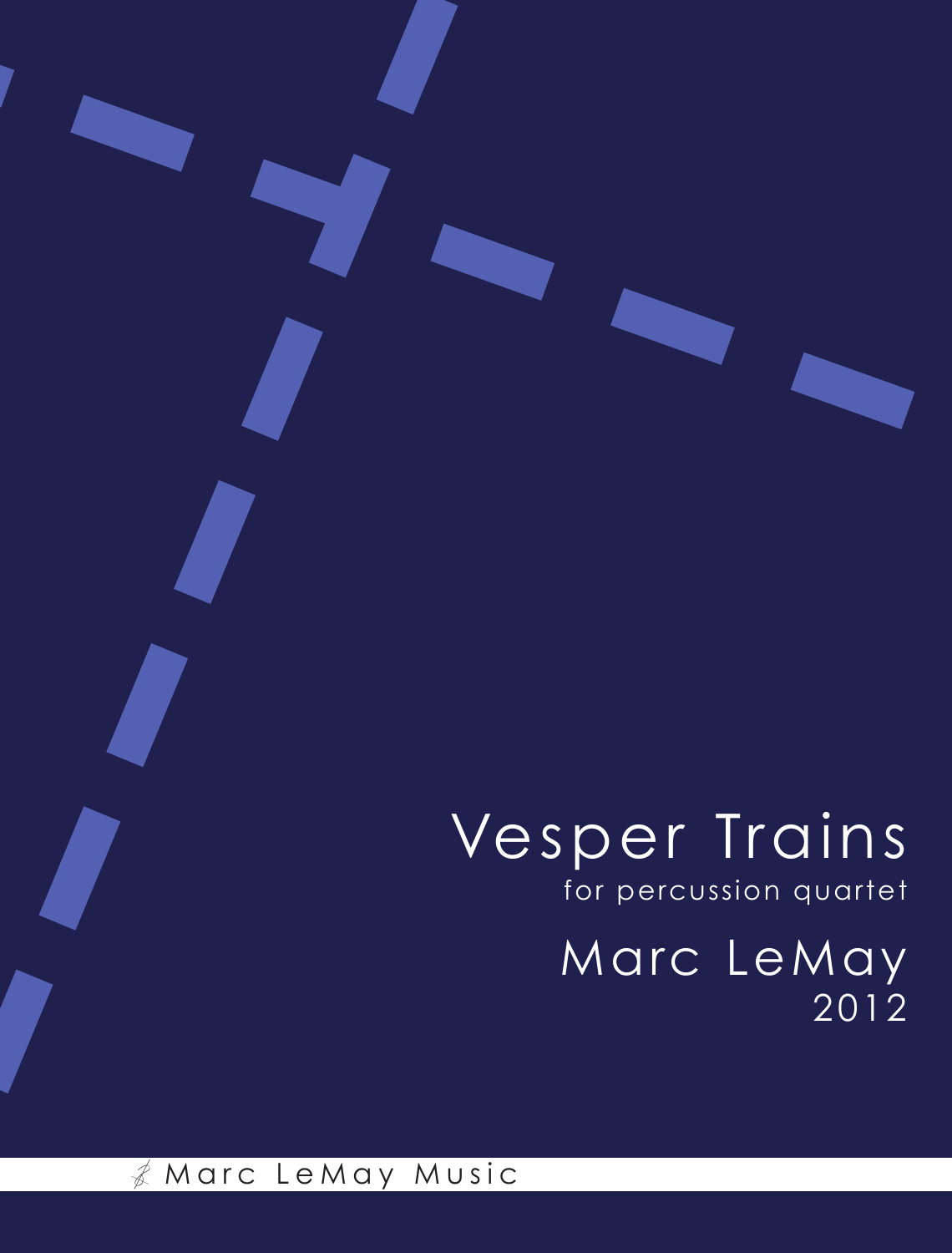# M A R C L E M A Y VESPER TRAINS

for percussion quartet (2012)



MARC LEMAY MUSIC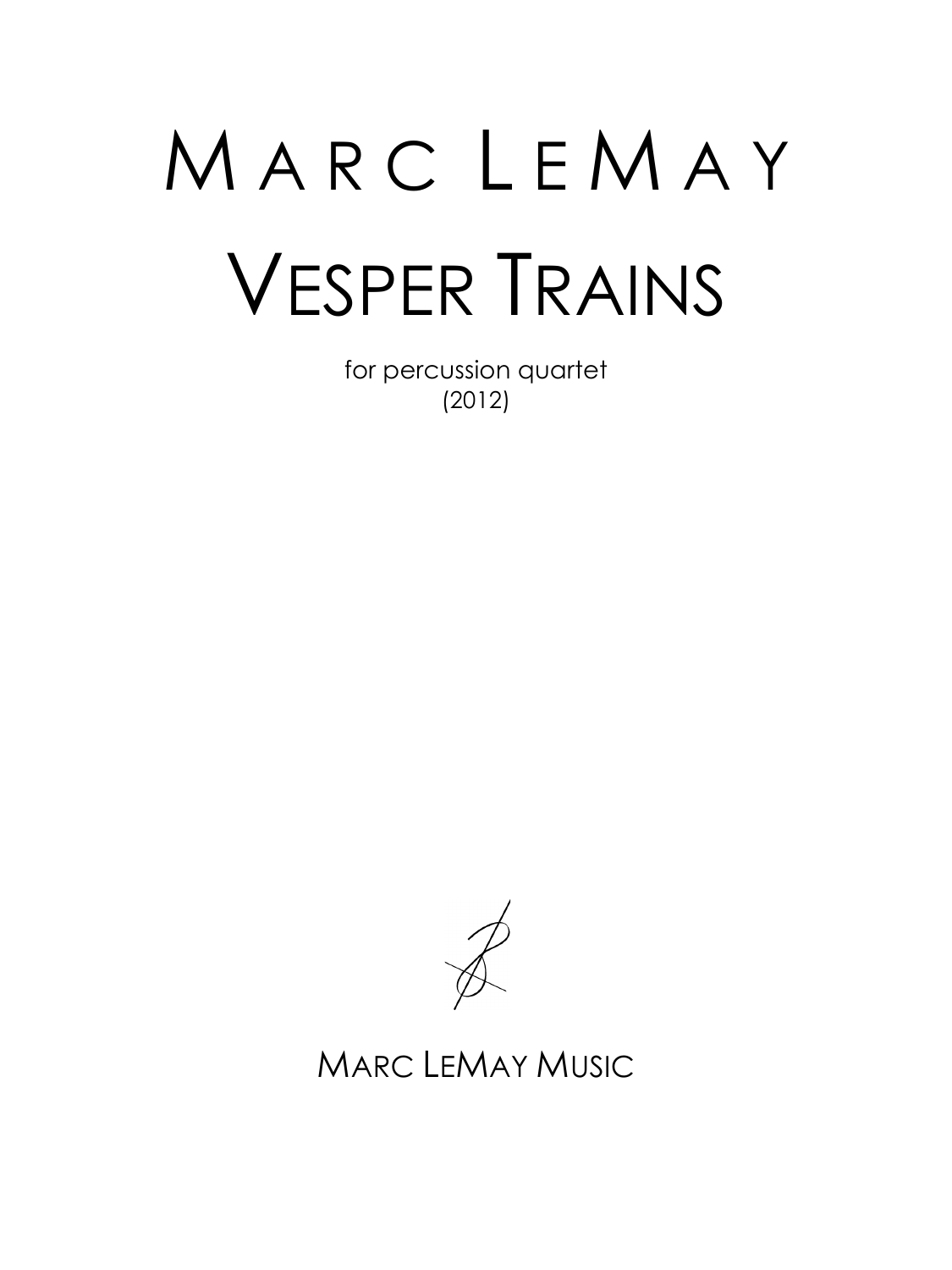Commissioned by Peter DiLeo.

Premiered April 14, 2012, McIntosh Theatre, University of Michigan School of Music, Theatre, and Dance; with Peter DiLeo, Darren Lin, Jon Brown, and Paul Owen.

Full score and parts available for rental or purchase from the composer: marc@marclemaymusic.com

Published by Marc LeMay Music © Copyright 2012 by Marc LeMay http://www.marclemaymusic.com

International copyright secured. All rights reserved. Printed in the U.S.A. ISMN Pending First Printing: March 2012 Second Printing: November 2012

Music engraving by the composer. Cover design by Colin Fulton. Images Used by Permission.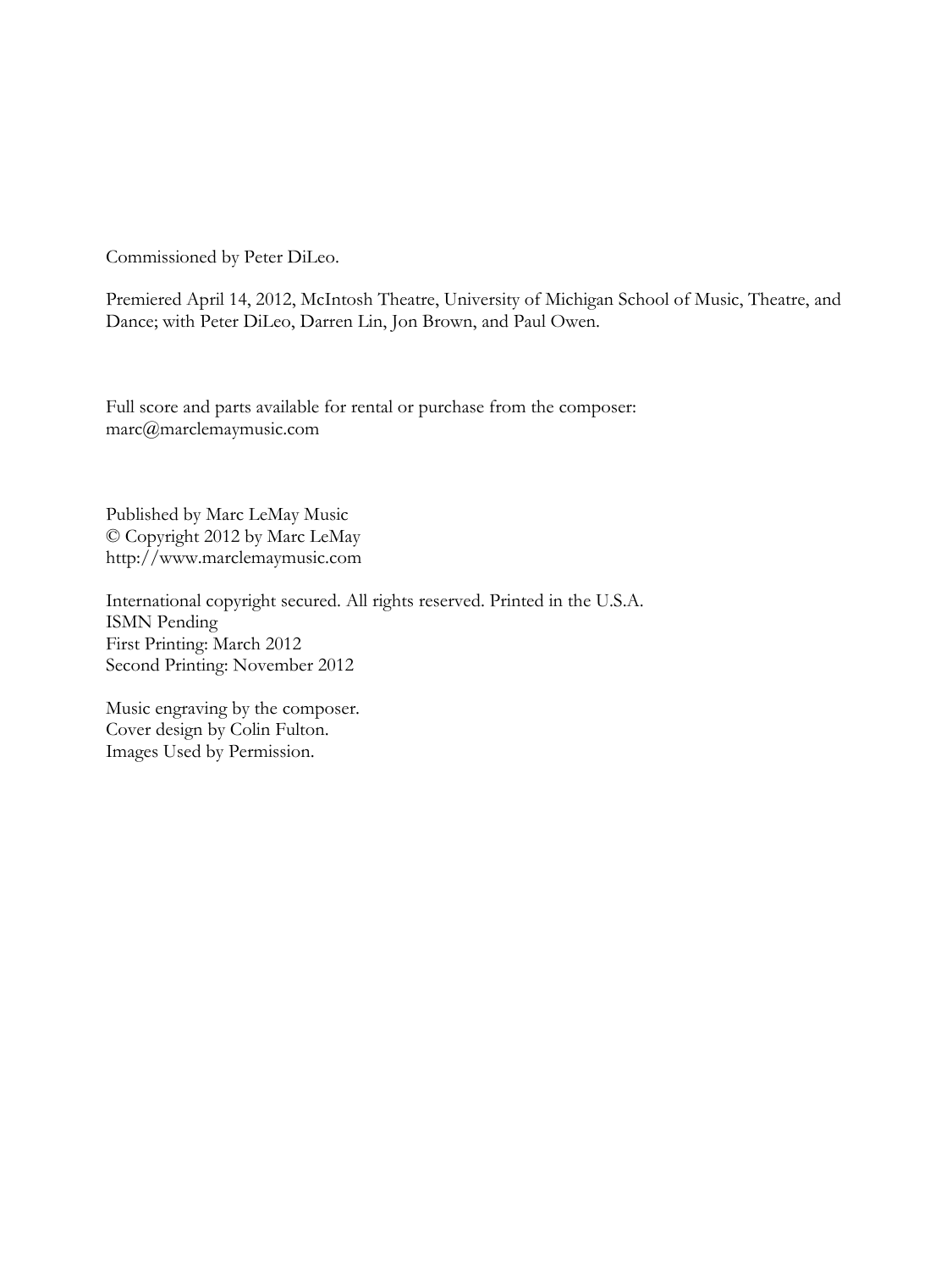

#### BIOGRAPHY

Marc LeMay (b. Birmingham, AL, 1982) is a composer, arranger, musician, and educator currently living and working in Ann Arbor, Michigan, where he earned his Master of Arts in Composition from the University of Michigan School of Music, Theatre, and Dance in 2010.

Marc writes with a spirit of ecstasy and intensity, humor and indulgence. His music has been performed in concert halls, clubs, and theatres throughout the United States, including New York, Chicago, Philadelphia, Ann Arbor, and Birmingham, as well as a recent performance in Munich, Germany.

In his youth, Marc was heavily involved in the theatre community of Birmingham, working as an actor, stage manager, assistant director, and sound designer. He meanwhile taught himself guitar, wrote dozens of songs, and played them in venues around the city. In 2003, he decided to pursue a degree in Music Technology at the University of Alabama at Birmingham, with the intent of learning how to record his own music. He began composing while a member of the UAB Jazz Combo and the UAB Computer Music Ensemble, writing new pieces for both ensembles. This soon led to him writing concert music and deciding to pursue graduate studies in composition at the University of Michigan.

In line with his background in theatre, Marc now regularly collaborates with other artists on interdisciplinary projects, most recently with choreographers Austin Selden and Derek Crescenti, theatre directors Jim Manganello and Kacie Smith, and singer-songwriter Steven Lamphear. His goal with such projects is to foster a spirit of creativity and innovation that extends beyond the ambition of a single creator.

As a performer, Marc has played guitar and mandolin in a variety of settings, from musical theatre and the classical concert stage to jazz clubs and coffee shops. He also occasionally conducts his own music.

Marc studied composition with Bright Sheng, Erik Santos, Michael Angell, and Ronald Clemmons. He is currently completing commissions and collaborative projects as a freelance composer.

–December 2012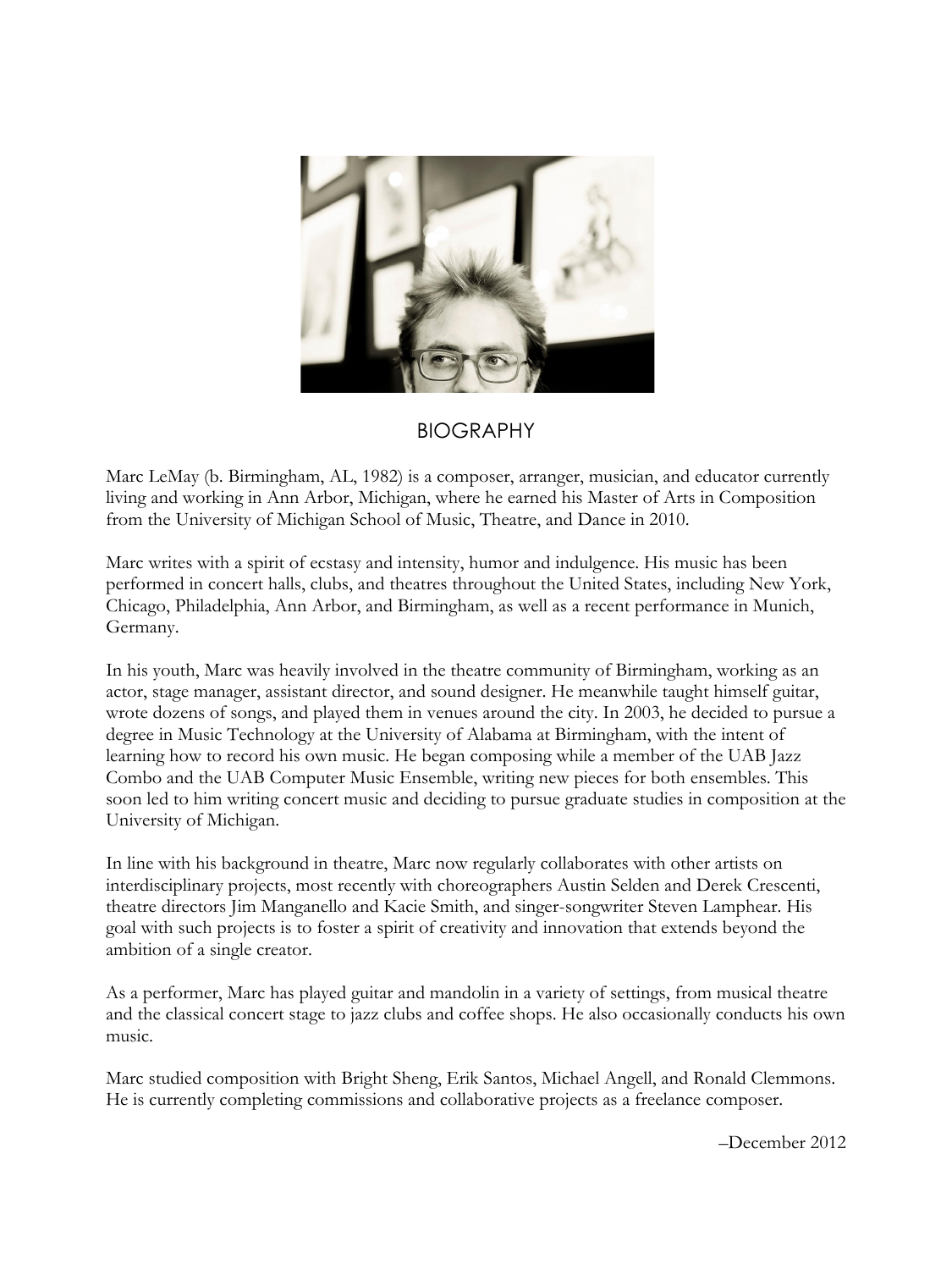#### COMPOSER'S NOTE

This piece is inspired by the rhythms and sounds of my newly-adopted home city, Ann Arbor: the chirping birds, construction noise, cars, helicopters, pedestrians, and trains. The town's rail lines intersect every place I live, shop, and work. Their horns and the clanking of alarm bells call up memories of old friends and lovers, places traveled, places lived, the beauty and impermanence of it all.

*Vesper Trains* is scored for four players, each with a battery of non-pitched percussion instruments. After an opening flourish, the players alternate a rhythmic pattern on the large Japanese drum, the odaiko, consisting of a strike to its deeply resonant center, followed by a steady pulse established at the edge of the drumhead. The pattern escalates toward its goal: twelve strikes of the odaiko center, three for each player. But as the pattern reaches nine strikes, its momentum is interrupted by a new thought: a cheeky statement by the gongs and woodblocks. This brief song is gradually swept aside by the insistence of the train alarm bells.

The odaiko returns, faster this time, embellished by unison outbursts from the other instruments. It reaches its tenth repetition and is once again interrupted by the gongs and woodblocks in canon. The odaiko strikes then return, once again faster. They reach eleven strikes as the other instruments alternate instrument families in turn: skin, wood, and metal, leading to a coda in which the odaiko finally reaches its complete twelve-strike pattern, only to be undermined as a satisfying conclusion by the relentless quiet of the alarm-bell repetitions.

This piece was commissioned by Peter DiLeo for his senior recital at the University of Michigan School of Music, Theatre, and Dance. I am very grateful for Peter's input, advice, and tireless effort throughout the genesis of this piece.

–Marc LeMay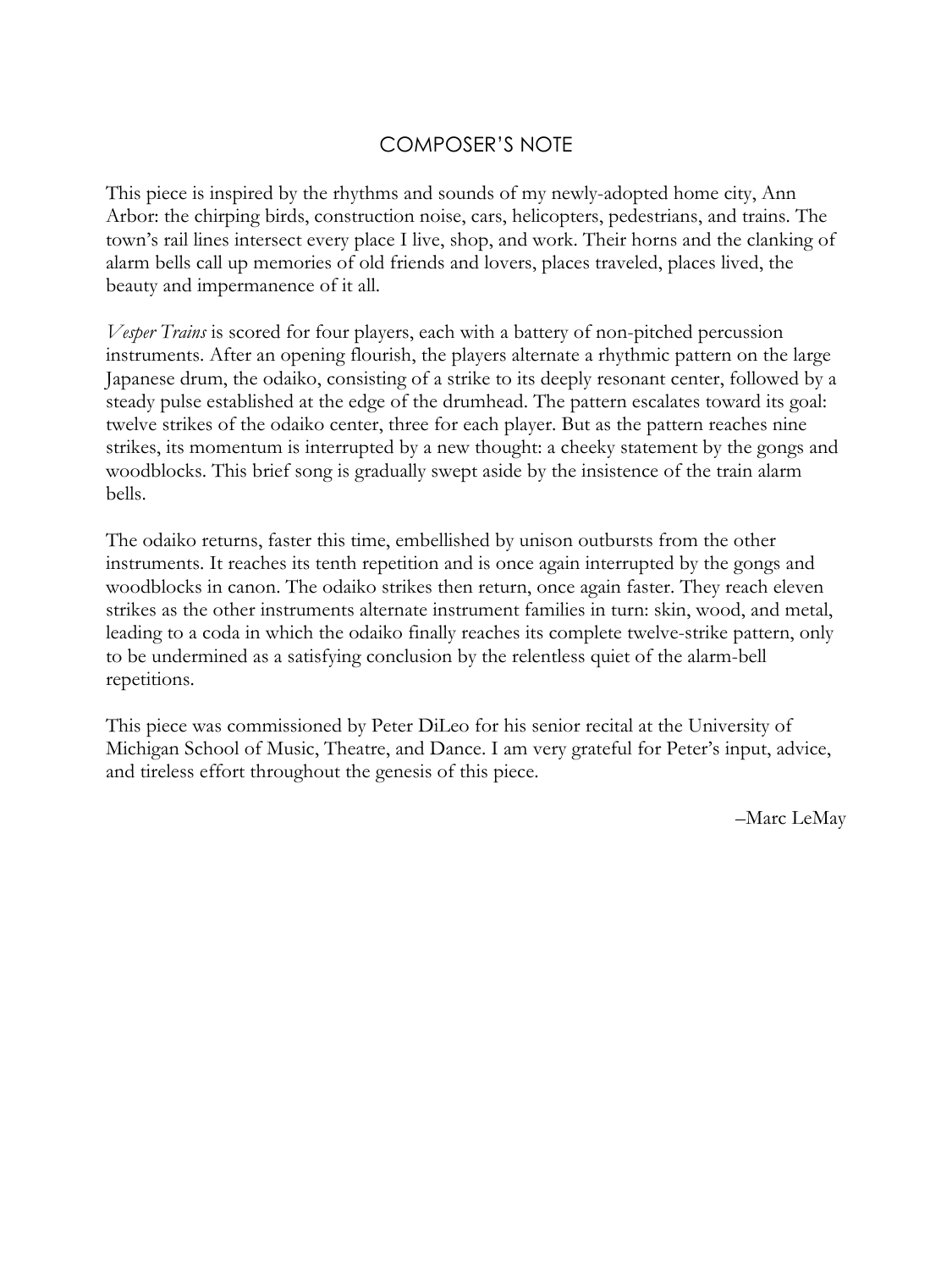#### INSTRUMENTATION

Percussion (4 Players)

Mallets: all instruments can be played with the large butt-ends of mallets, wrapped in moleskin.

Odaiko (shared by all; "edge" means to play at the edge of the head, near the rim)

- 1. Tenor Drum, Alarm Bell\*, Cowbell (high), 2 Cloud Gongs (low and high, laid flat on foam)\*\*, Log Drum (high), Wood Block (medium-high)
- 2. 2 Bongos (low and high), Metal Pipe (small-diameter), Brake Drum (low), Sizzle Cymbal (suspended)\*\*, 5 Wooden Temple Blocks
- 3. Tom (high), Metal Pipe (medium-diameter), Brake Drum (high), 2 Chinese Opera Gongs (low and high; low gong has descending pitch, high gong has ascending pitch; laid flat on foam)\*\*, Log Drum (low), Wood Block (high)
- 4. Tow (low), Alarm Bell\*, Cowbell (low), 2 Nipple Gongs (low and high; laid flat on foam)\*\*, Wood Block (low), Castanets (one pair, mounted)

\* Ideally, the alarm bells will be railroad crossing alarm bells, or any resonant metal plate roughly 8-12" in diameter. It is best that they have a richly-warm resonance, but they need not be suspended.

\*\* All gongs and cymbals are to be played *laissez vibrer*, unless otherwise noted in the score.



#### GUIDE TO NOTATION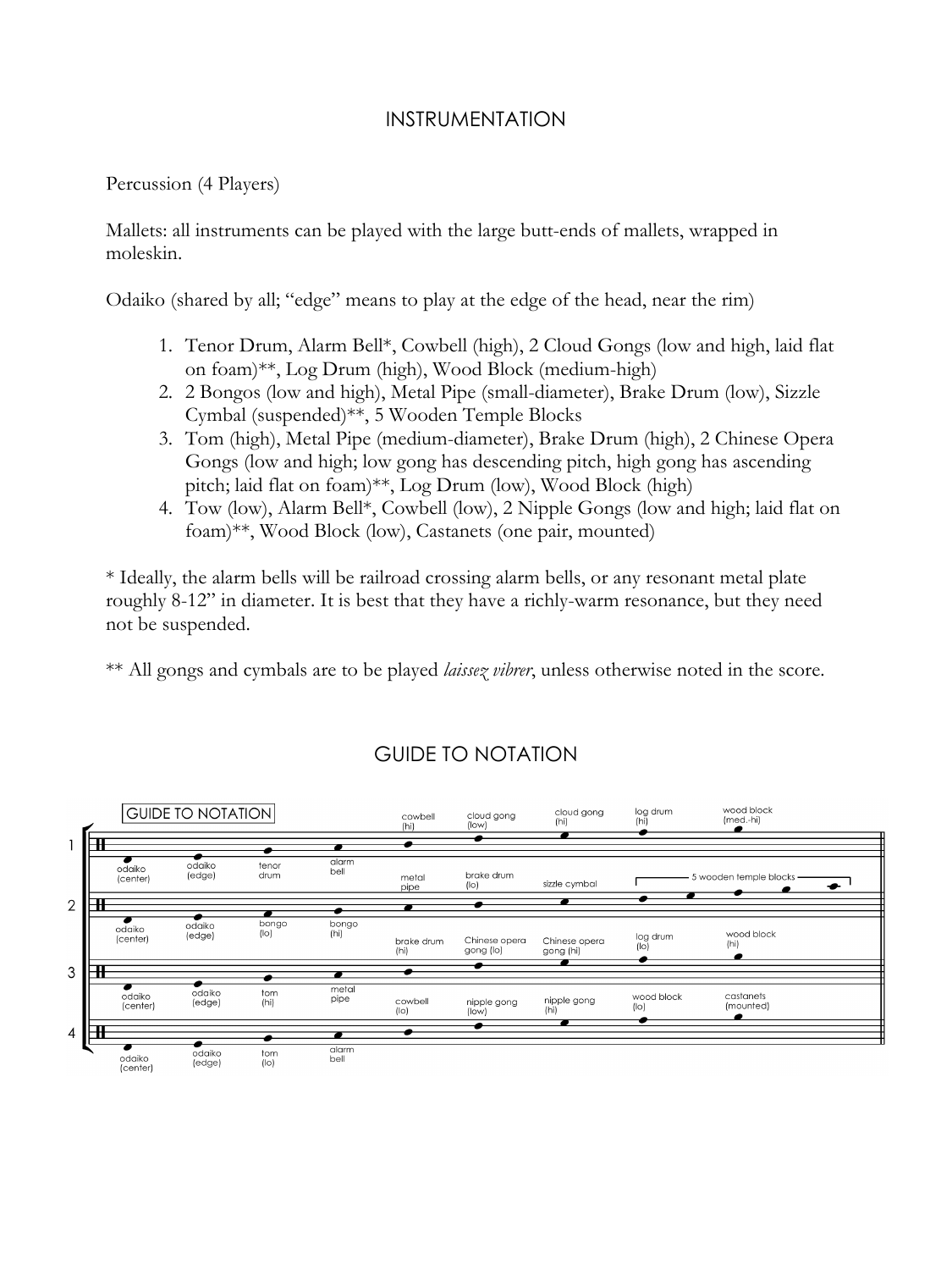#### STAGE SETUP



Duration: 7.5 minutes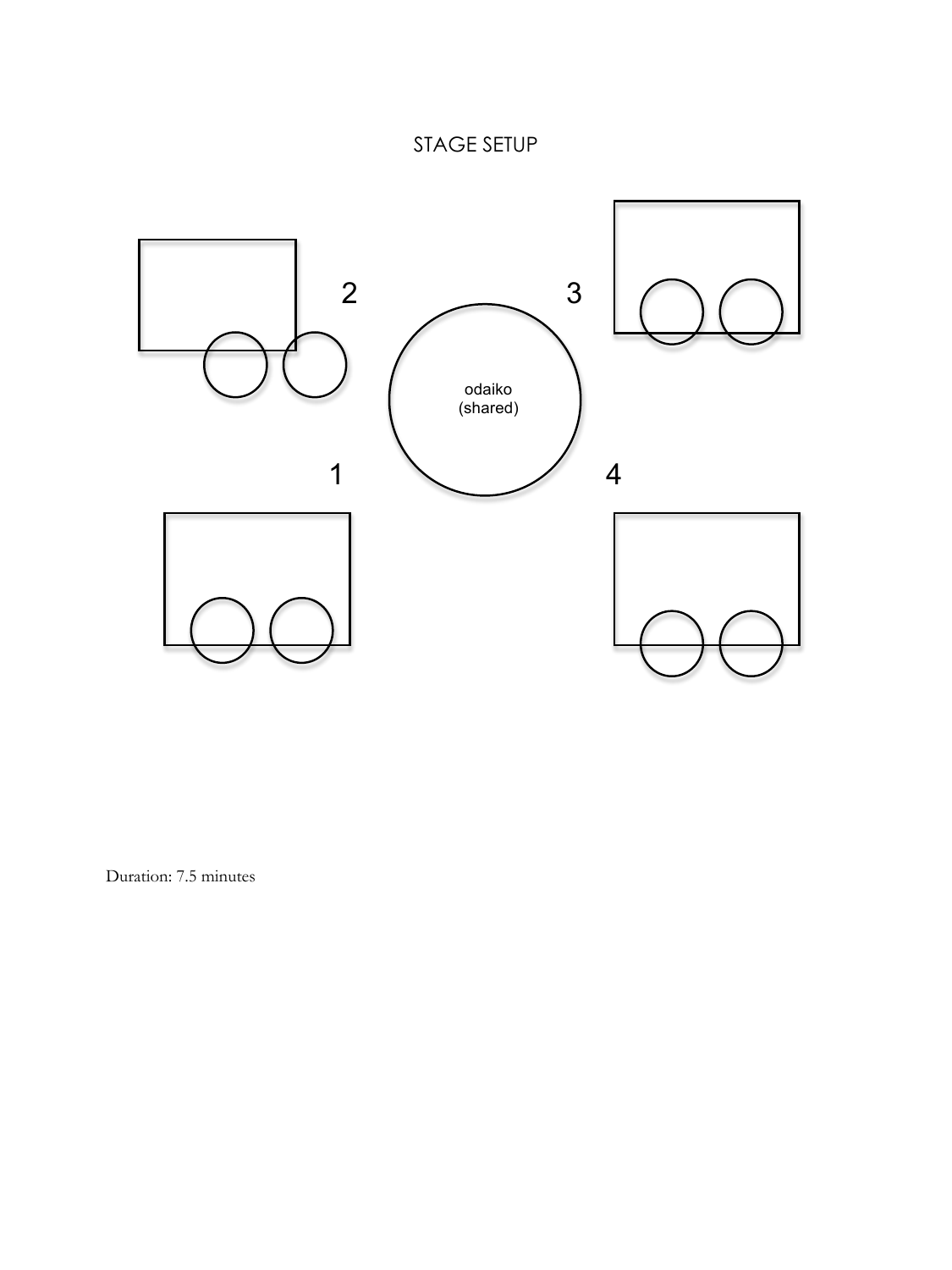for percussion quartet  $\blacksquare$  Marc LeMay

 $(2012)$ 

|   |    |                    | <b>GUIDE TO NOTATION</b> |               |               | cowbell<br>(hi)    | cloud gong<br>(low)        | cloud gong<br>(hi)         | log drum<br>(hi)         | wood block<br>(med.-hi) |           |
|---|----|--------------------|--------------------------|---------------|---------------|--------------------|----------------------------|----------------------------|--------------------------|-------------------------|-----------|
|   | IН |                    |                          |               |               |                    |                            |                            |                          |                         |           |
|   |    | odaiko<br>(center) | odaiko<br>(edge)         | tenor<br>drum | alarm<br>bell | metal<br>pipe      | brake drum<br>(IO)         | sizzle cymbal              |                          | 5 wooden temple blocks  | $\bullet$ |
| 2 | F  |                    |                          |               |               |                    |                            |                            |                          |                         |           |
|   |    | odaiko<br>(center) | odaiko<br>(edge)         | bongo<br>(IO) | bongo<br>(hi) | brake drum<br>(hi) | Chinese opera<br>gong (lo) | Chinese opera<br>gong (hi) | log drum<br>(lo)         | wood block<br>(hi)      |           |
| 3 | Ħ  |                    |                          |               |               |                    |                            |                            |                          |                         |           |
|   |    | odaiko<br>(center) | odaiko<br>(edge)         | tom<br>(hi)   | metal<br>pipe | cowbell<br>(IO)    | nipple gong<br>(low)       | nipple gong<br>(hi)        | wood block<br>$($ lo $)$ | castanets<br>(mounted)  |           |
| 4 | Ħ  |                    |                          |               |               |                    |                            |                            |                          |                         |           |
|   |    | odaiko<br>(center) | odaiko<br>(edge)         | tom<br>(IO)   | alarm<br>bell |                    |                            |                            |                          |                         |           |





Copyright © 2012 Marc LeMay Music. All rights reserved.

12-09-12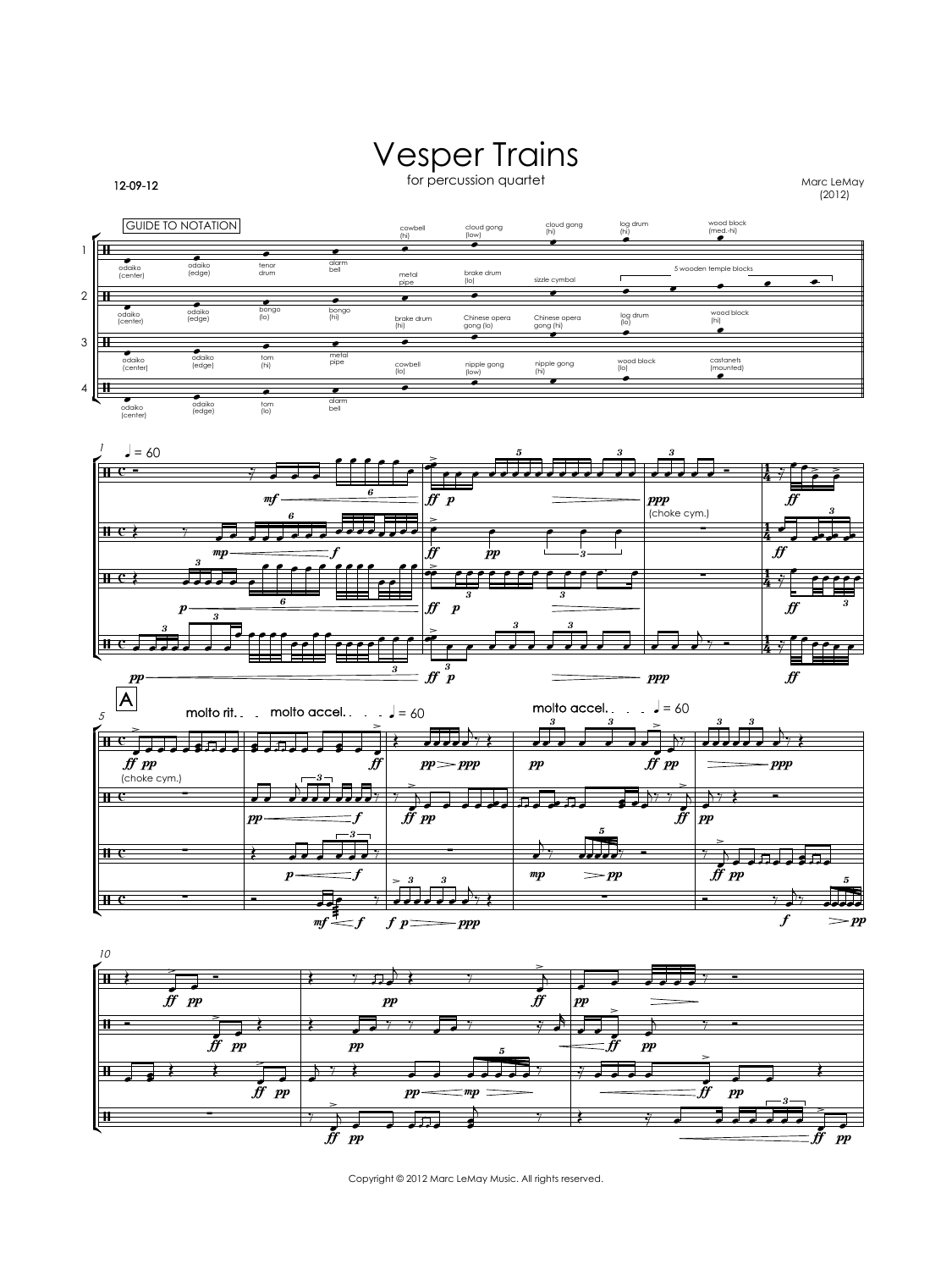







2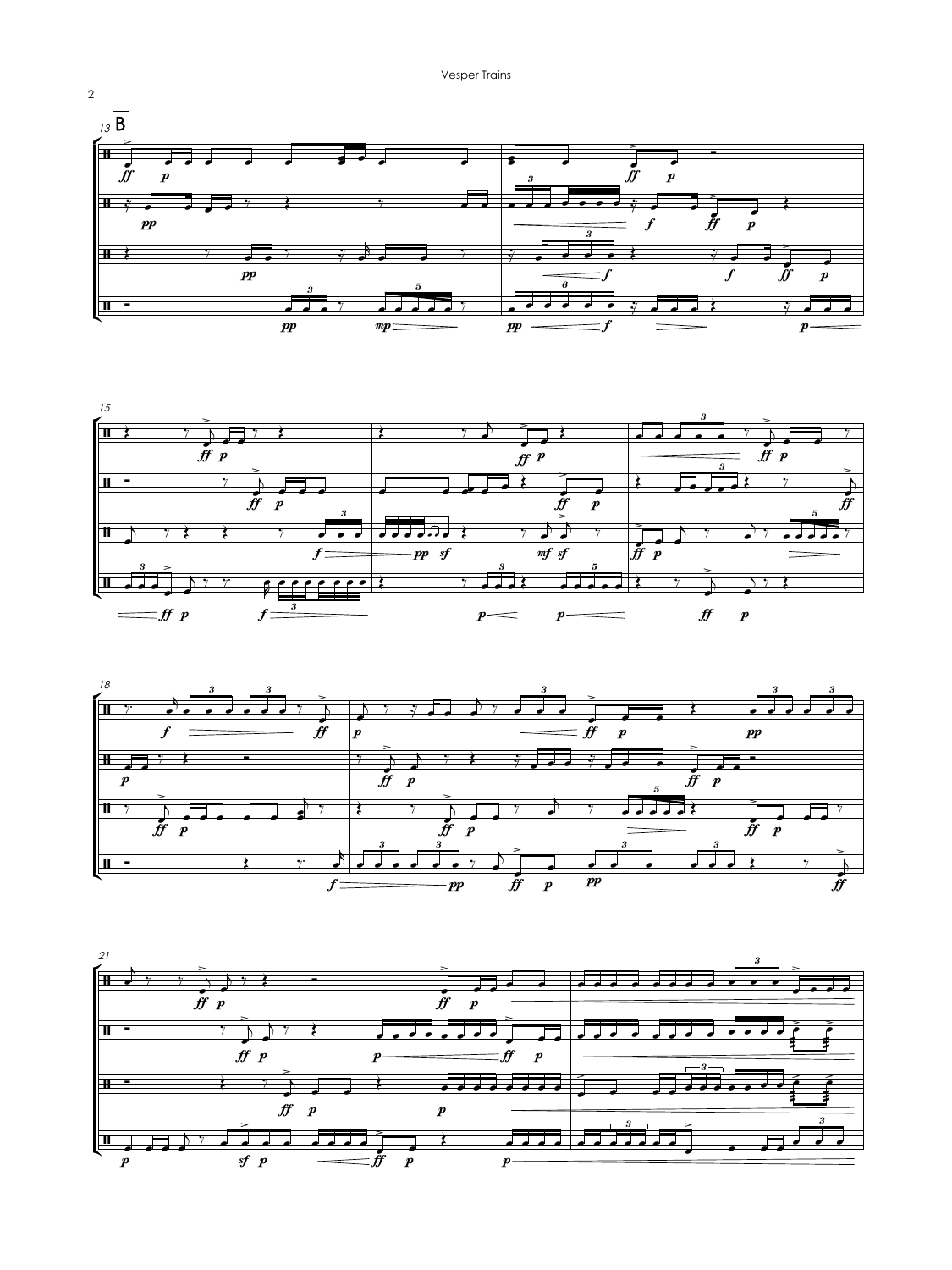





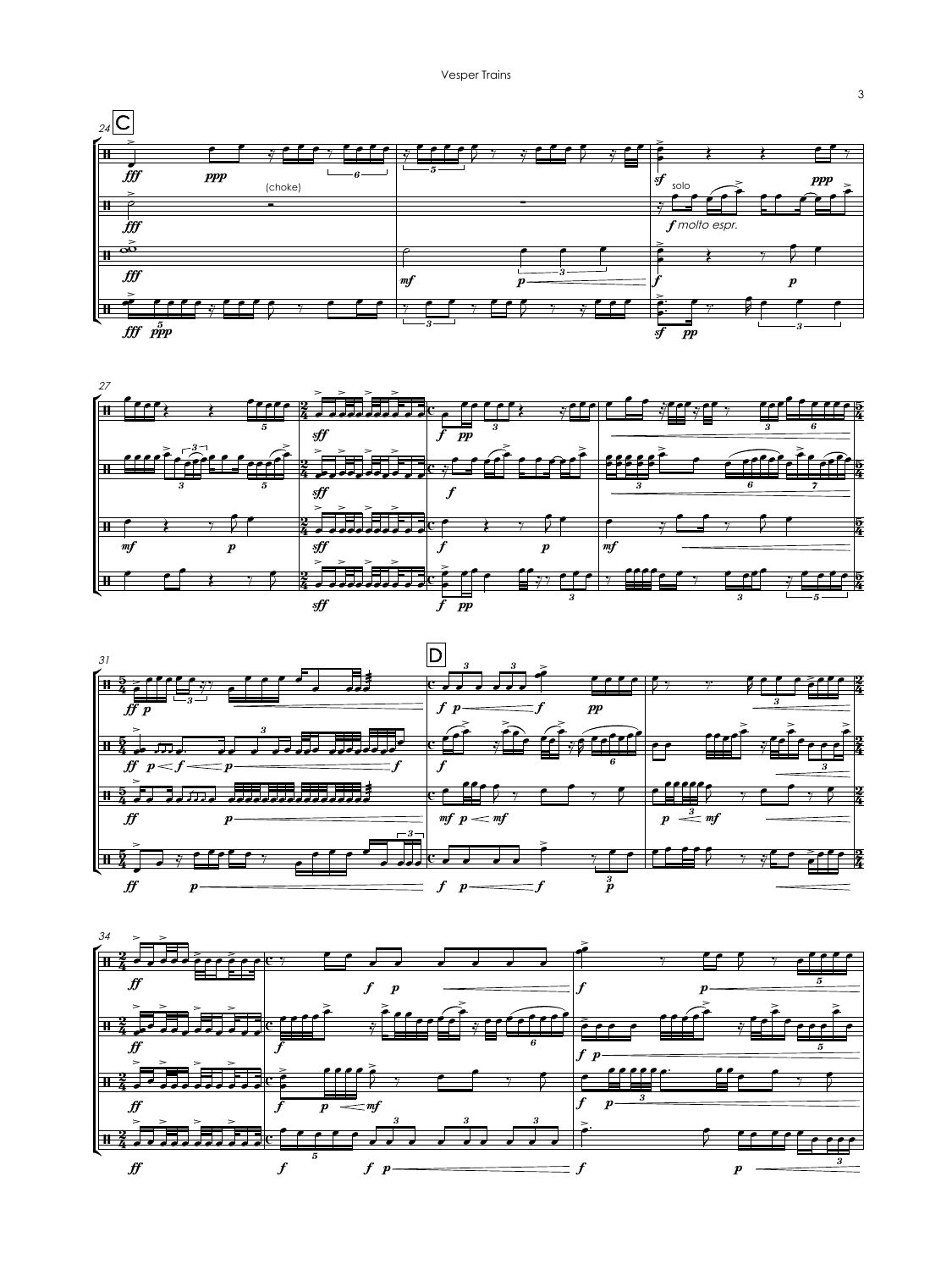







 $\overline{4}$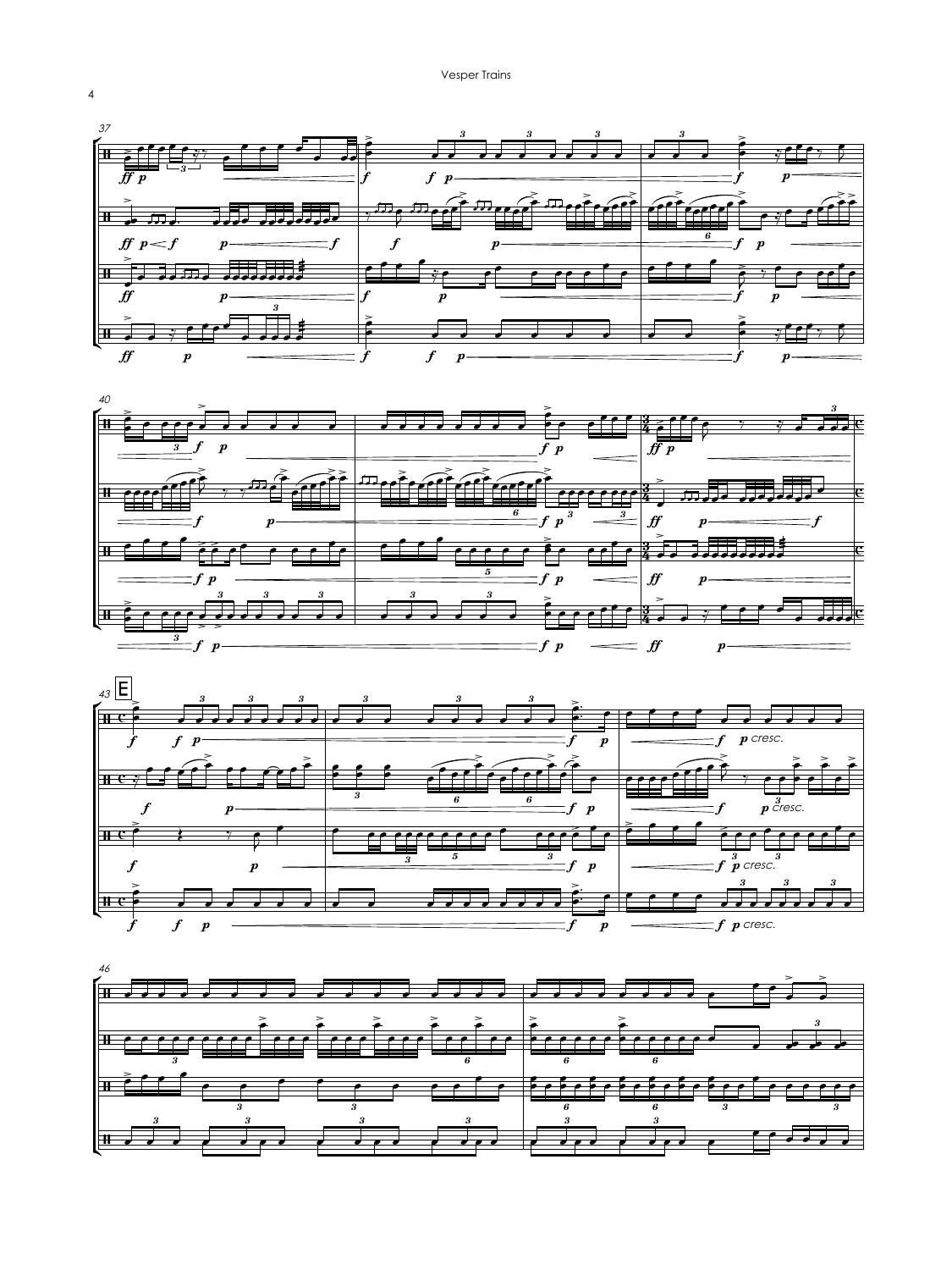





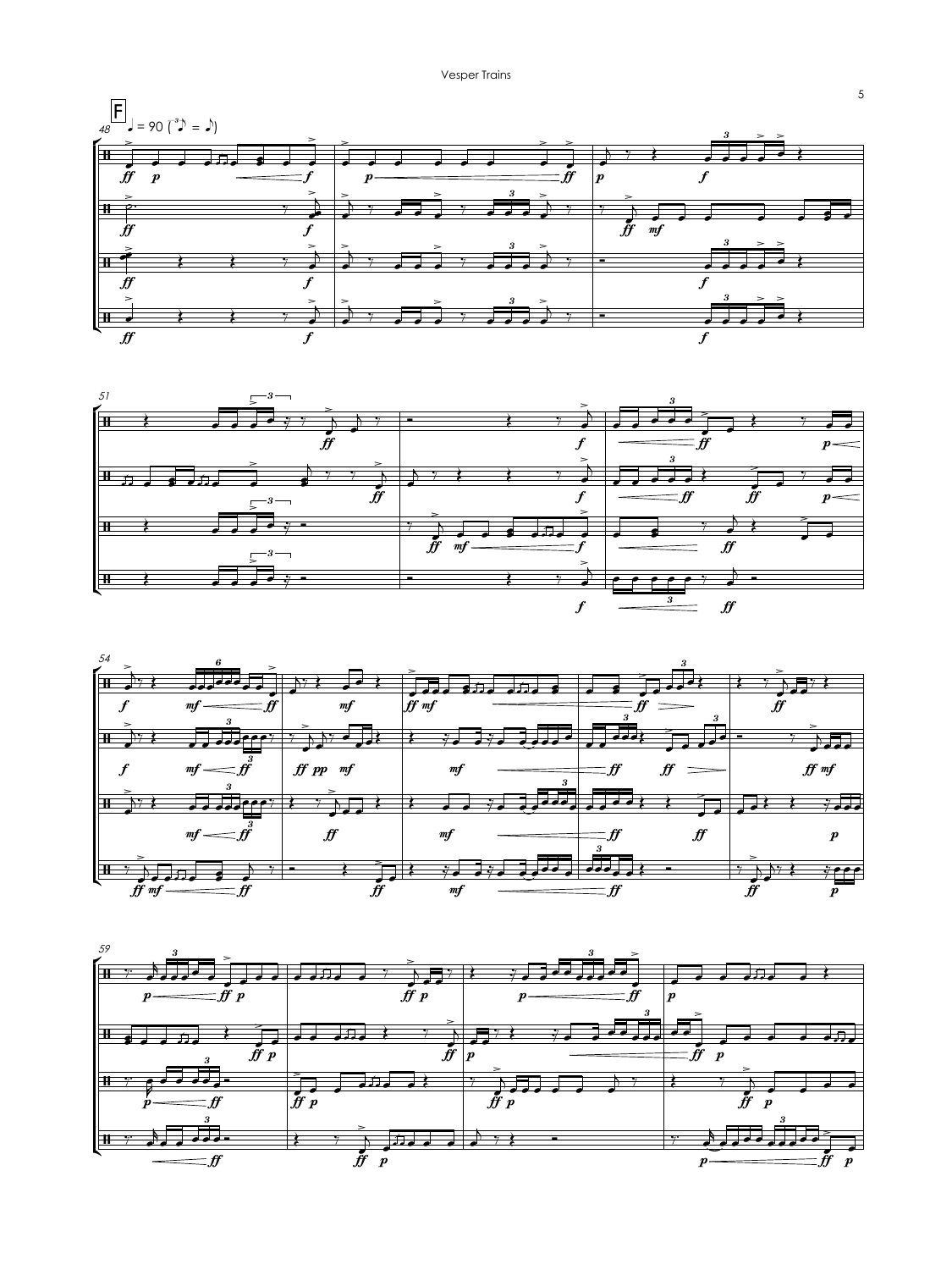







6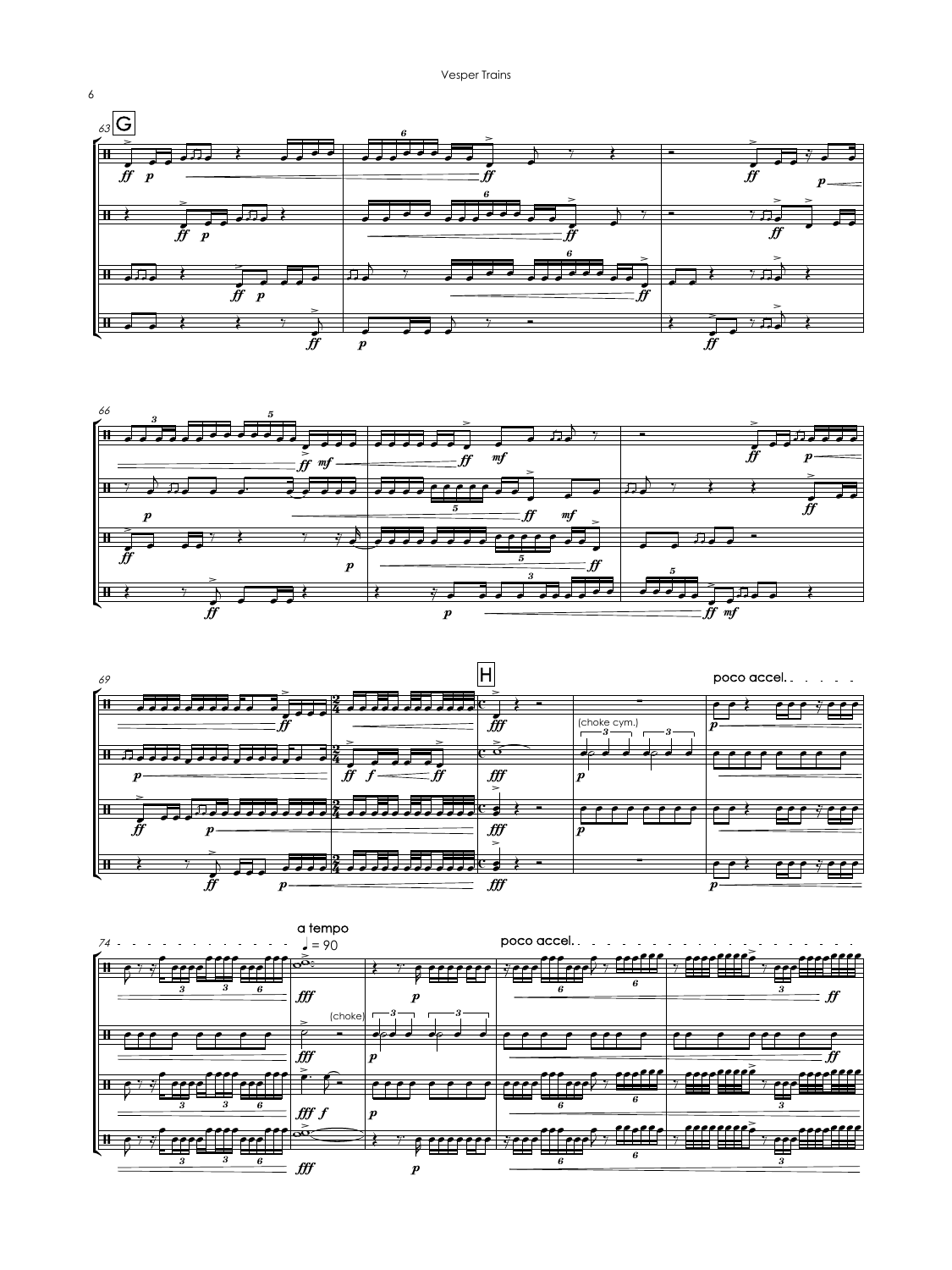





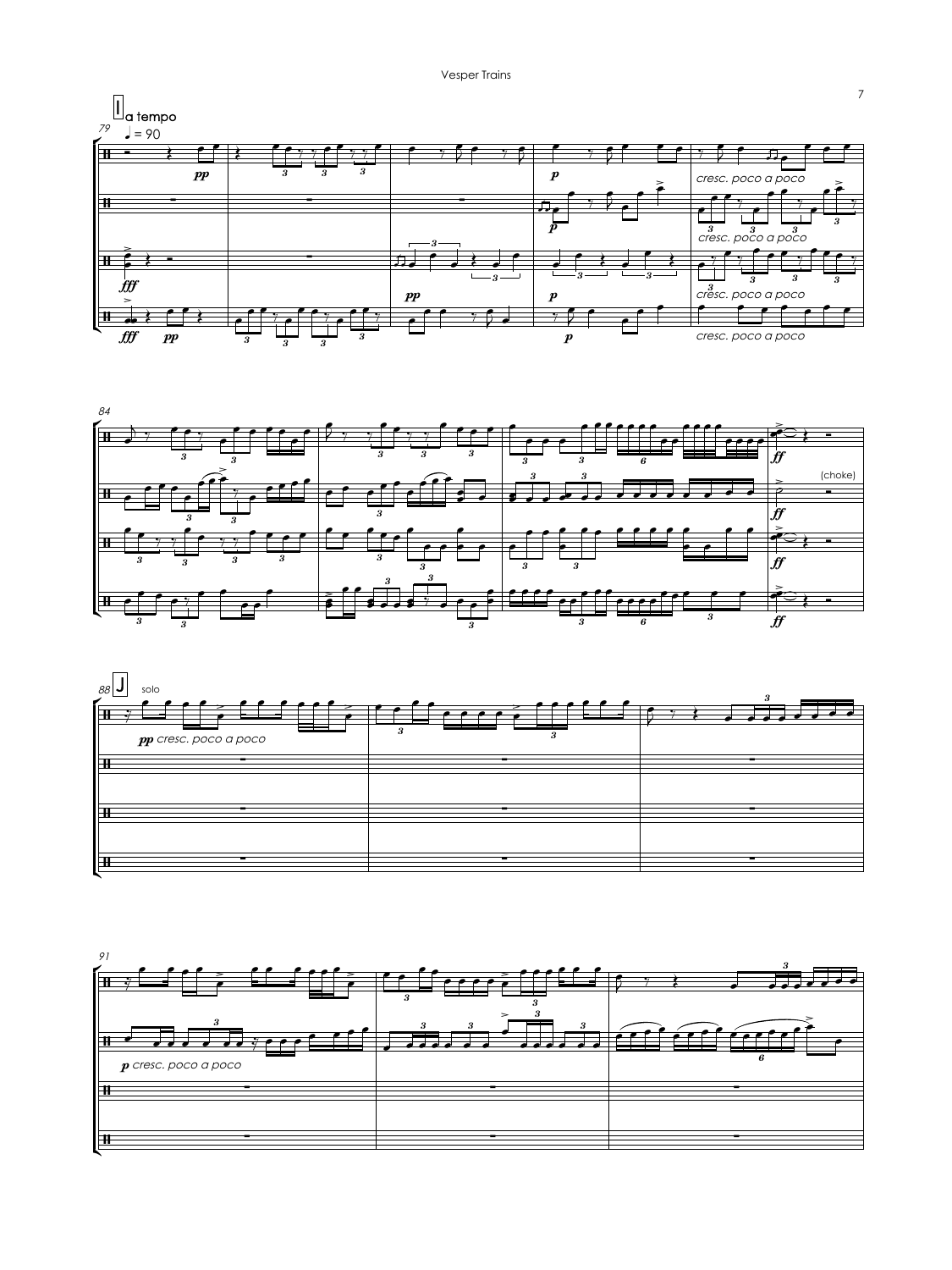





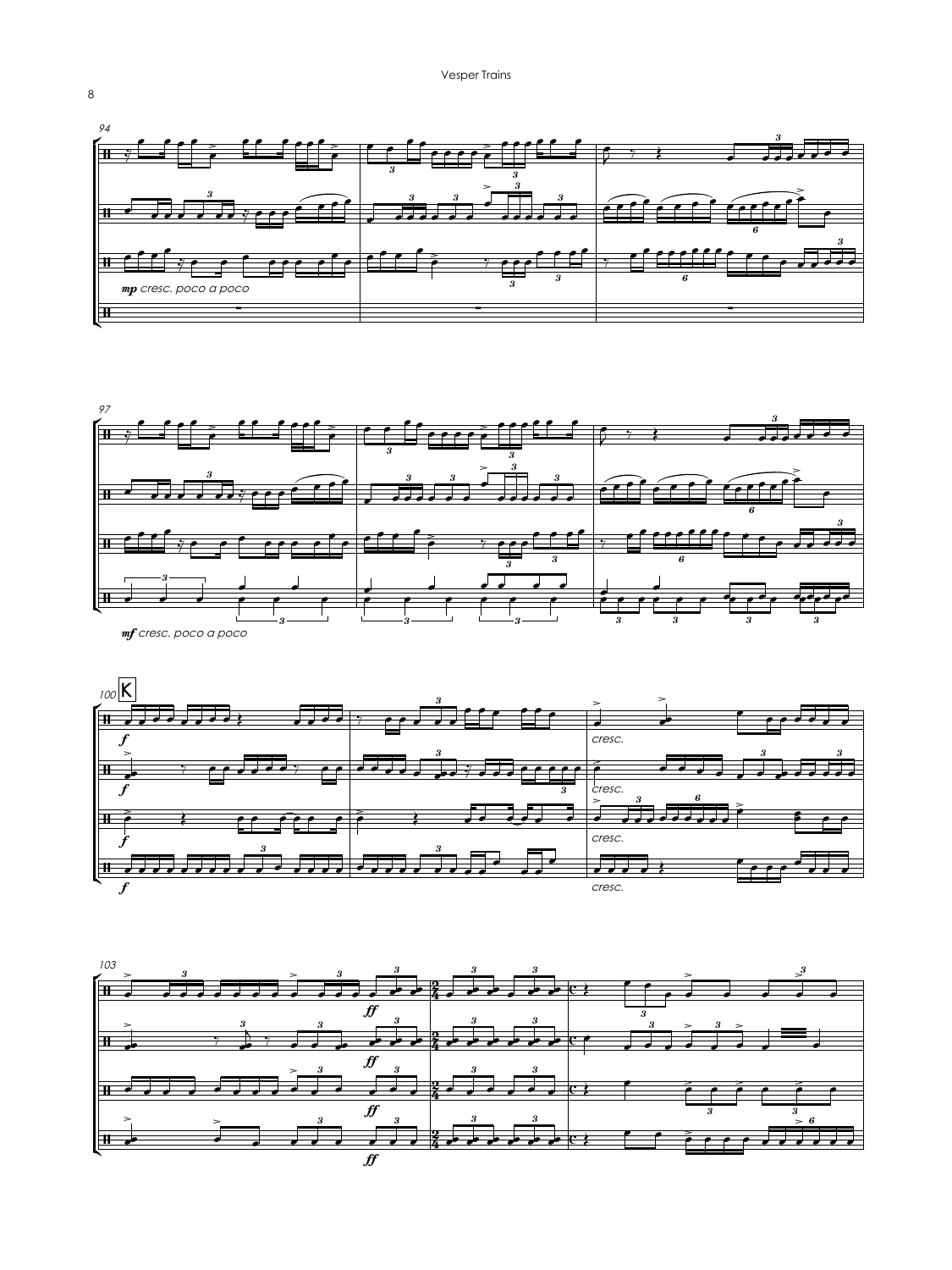





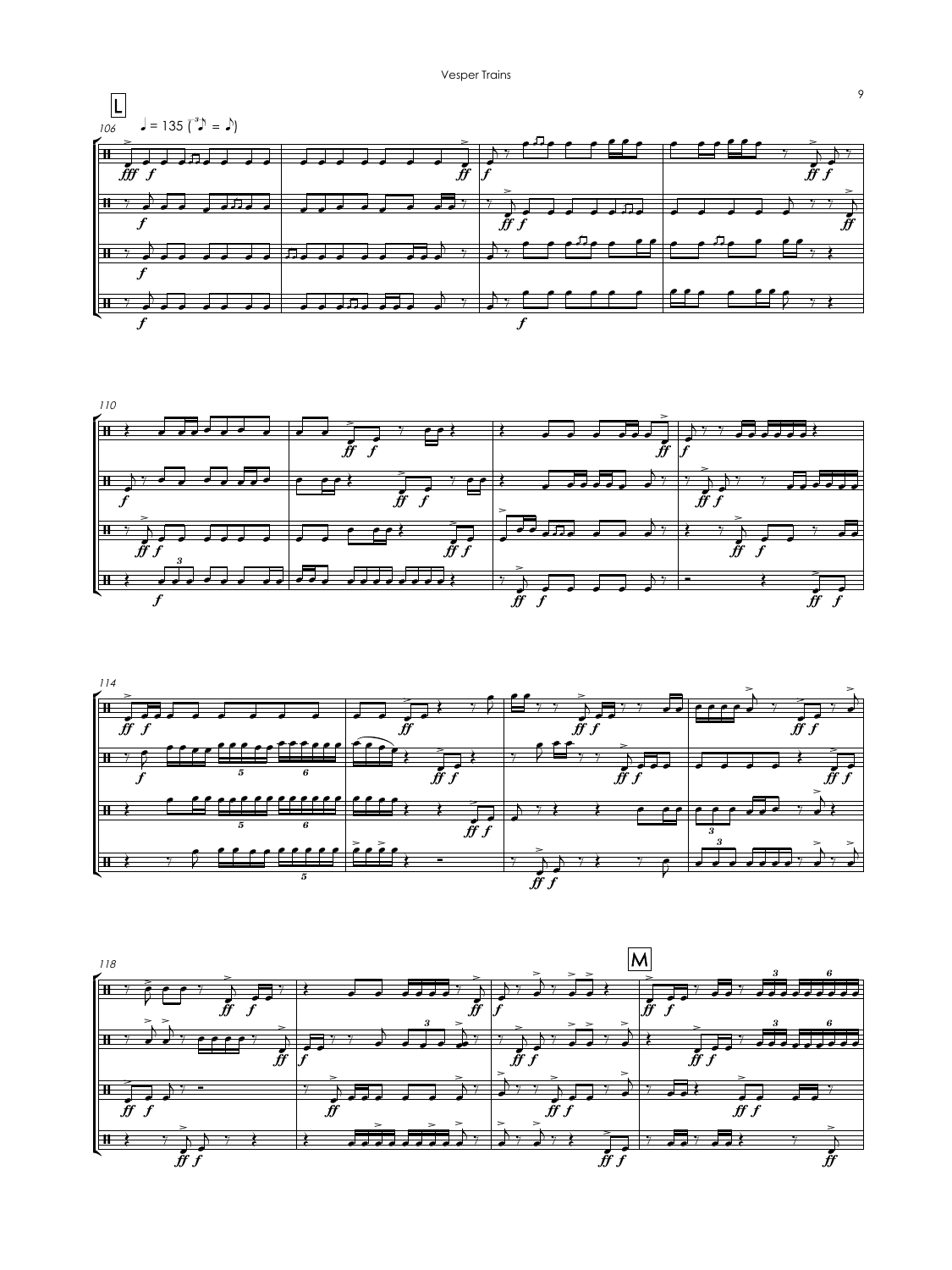





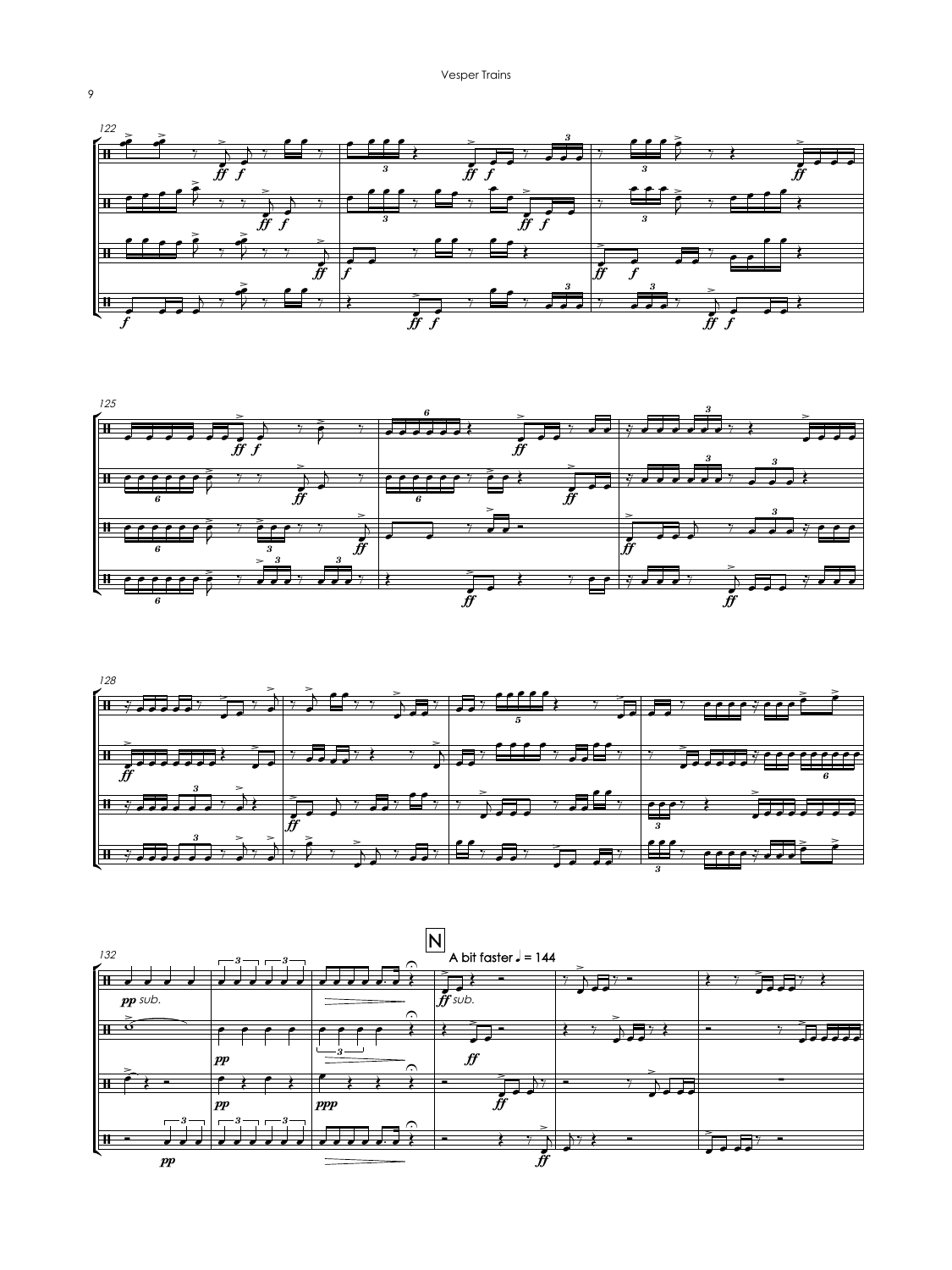





149 표 T ≸—ा **FI**  $\mathbf{H}$  $\overrightarrow{ }$ ∃ ∤  $\leftarrow$ **FI**  $\ddot{\mathbf{c}}$  $\overline{J}$   $\overline{J}$   $\overline{t}$  $\sqrt{1}$  $\begin{array}{|c|c|c|}\hline \text{H} & \text{ } \end{array}$  $\equiv$   $\epsilon$  $\overline{\phantom{a}}$  $\overline{1}$  $\overline{\phantom{a}}$